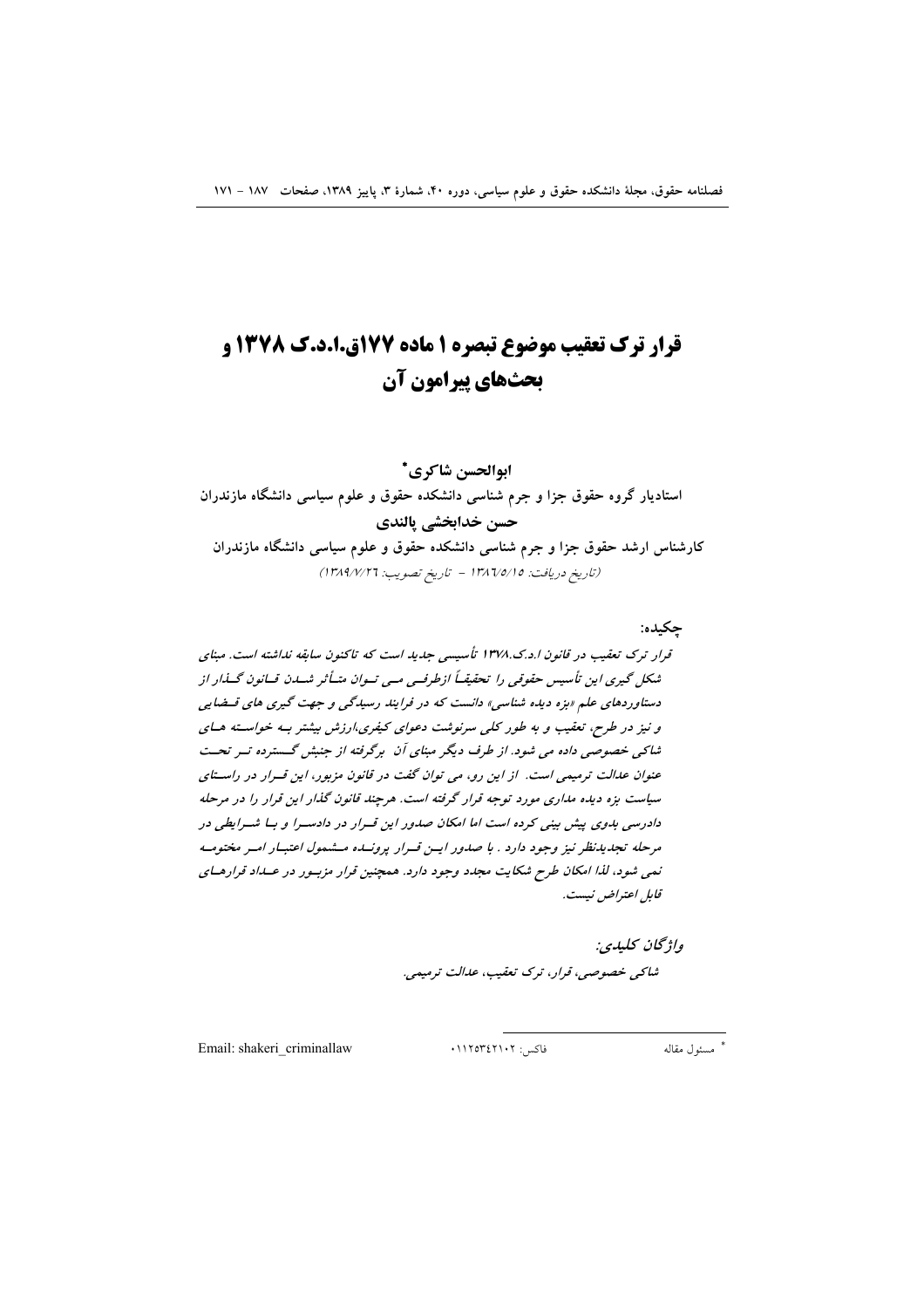#### تعريف مسأله

مراجع قضایی در طول رسیدگی تصمیمات مختلف میگیرند که عنوان برخی از آنها «قرار»، برخی «حکم» و برخی دیگر «دستورات صرف اداری» میباشد. در بین این قرارها، قرار ترک تعقیب در تبصره ۱ ق.ا.د.ک. ۱۳۷۸ تأسیسی جدید است که در قوانین قبلی ایران سابقهای نداشته است و پیش بینی آن در سال ۱۳۷۸ ، ابهامات و مسائل مختلف را به شرح ذیل بوجود آورده است:

آيا با وجود اينكه اين قرار در باب مربوط به محاكمه پيش بيني شده، امكان صدور اين قرار در دادسرا و در مرحله تحقیقات مقدماتی نیز وجود دارد؟

آیا شاکی حق درخواست ترک محاکمه را در مرحله تجدیدنظر خواهد داشت؟

آیا امکان صدور این قرار در غیر از دادگاههای عمومی، در دادسرای عمومی، دادسرا و دادگاههای ویژه روحانیت و دادسرا و دادگاههای نظامی و... وجود دارد؟

از آنجائی که درخواست مدعی مبنی بر ترک محاکمه، طبق ماده مزبور، مانع از طرح شکایت مجدد نیست، آیا طرح مجدد شکایت نیاز به انجام تشریفات دارد و آیا پرونده به همان شعبه قبلی ارجاع می شود یا به شعبه جدید؟

آيا قرار ترك تعقيب قابل اعتراض است يا خير؟

اگر در جرایم مربوط به صدور چک بلامحل، شاکی بعد از طرح شکایت اولیه در مهلتهای پیش بینی شده در ماده ۱۱ قانون صدور چک، تقاضای ترک محاکمه را بنماید و سپس شکایت مجدد مطرح نماید آیا شکایت بعدی وی باید در مهلت ٦ ماهه صورت گیرد یا خير ؟

با توجه به ماده ١٧٧ احتساب مرور زمان تعقيب به چه صورت مي باشد؟

پاسخ به این سئوالات میتواند راهنمای حل روابط حقـوقی مـردم در مراجـع قـضایی و مکمل ناگفتههای قانون و آئین دادرسی کیفری باشد.

قانونگذار در مواد مختلف، تصمیماتی را که باید در قالب «قرار» صـادر شـود پـیش بینـی كرده است. براي مثال، قانونگذار صـريحاً از قـرار موقـوفي تعقيـب (مـاده ٦ ق.ا.د..ک.)، قـرار امتناع از رسیدگی (ماده ۱۶ ق.ا.د.ک)، قرار تأمین خواسته (ماده۲۶ق.ا.د.ک)، و قرار ترک تعقیب (تبصره ١ ماده ١٧٧ ق.ا.د.ک) و... ياد کرده است.

به یک اعتبار، قرارهای صادره از مقام های قبضایی بـه «قرارهـای تمهیـدی» و« قرارهـای نهایی» قابل تقسیم است. قرارهای اعدادی یا مقدماتی یا تمهیدی به قرارهایی اطلاق می شـود که پرونده را جهت اتخاذ تصمیم نهایی مبنی بـر ارسـال پرونـده بــه دادگــاه در جهــت احــراز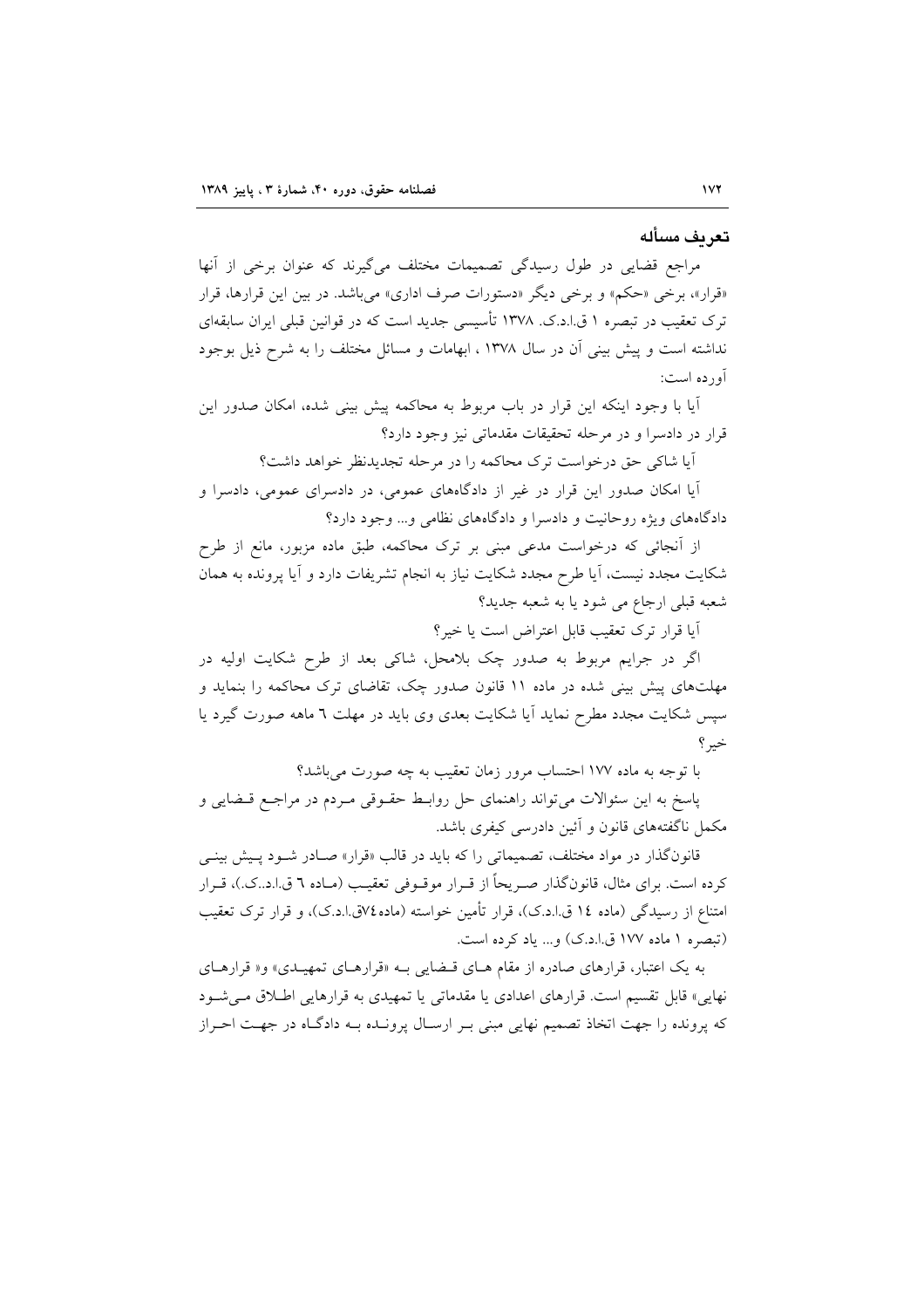بزهکاری یا بیگناهی متهم آماده می سازد. استماع شـهادت شـهود، ارجـاع امـر بـه کارشناسـی، تحقيقات محلي، اعطاي نيابت قضايي و... از آن جمله اند.

اما منظور از قرارهای نهایی قرارهایی است که قاضی فارغ از رسـیدگی مـیشـود. در ایــن صورت اگر «فراغ» قاضی را ملاک و ضابطه تفکیک قرارهای نهایی از قرارهای اعـدادی تلقـی کنیم می توانیم قرارهای موقوفی تعقیب و عدم صلاحیت (موضوع مواد ٥١ و٦ ق.ا.د.ک.) را در کنار دیگر قرارهای صادره از دادسرا و دادگاه جزو قرارهـای نهـایی تلقـی کنـیم (أشـوری ۱۳۸۰، ص ١٣١) و از اين جهت مي توان گفت كه چون بـا صـدور قـرار تـرک تعقيـب قاضـي فـارغ از رسیدگی می گردد پس قرار ترک تعقیب از جمله قرار های نهایی محسوب می شود.

تعقیب در لغت به معانی «دنبال کردن، به کوشش در طلب چیـزی، متـردد در جـستجوی چیزی» (دهخدا، ۱۳٤۱، ص۵۹٦۷) و همچنین به معانی «از یی چیزی رفتن، دنباله کیفری» (معین، ۱۳٦۰، ص ۱۱۰۲) آمده است. در اصطلاح حقوقی تعقیب به معانی «توسل به یک عمـل قـضایی بـرای وصول به گرفتن حکم یا قرار یا اجرا آنها» و «اقدامات کیفری به منظور کشف جـرم و مجـرم» اشاره شده است(ترمینولوژی حقوق، ص۱۱۹۷، شماره ٤٤٥٥).

در قلمرو نظام كيفري ايران جرايم يا جنبه حق اللهي دارند و يا جنب حق الناسبي. بـراي تعقیب جرایمی که جنبه عمومی دارند به اعلام شاکی خصوصی نیازی نیست و دادستان به هـر نحوی از وقوع اّن مطلع گردد مکلف است مرتکب را تحت تعقیب قرار دهد زیــرا تعقیــب در این گونه جرایم برای دادسرا وظیفه وتکلیف است و دادسرا نمیتوانـد از اجـرای ایـن تکلیـف قانونی خود امتناع ورزد و یا در عمل به آن تسامح و تعلل کند. اما در جرایمی کـه جنبـه حـق الناسی یا خصوصی دارند، دادسرا وقتی شروع به تعقیب و تحقیق می کند که مدعی خصوصی أن را بخواهد. مجنَّى عليه و قائم مقام قانوني وي تنها افرادي ذيحقـي هــستند كــه مــيّ تواننــد تعقيب متهم را درخواست كنند يا از آن صرفنظر كنند.

مفهوم قرار ترک تعقیب این است که با درخواست مدعی مبنی بر ترک تعقیب، دادگاه مبادرت به صدور قرار ترک تعقیب می نماید.

«درخواست ترک تعقیب» با «گذشت شاک<sub>ی</sub> خصوصی» متفاوت است چرا که با گذشت شاکی (در جرایم قابل گذشت) دادگاه قرار موقوفی تعقیب صادر میکند که از اعتبار امر مختومه برخوردار است و شاکی نمیتواند مجدداً طرح شکایت نماید زیرا گذشت باید منجز باشد تا منشأ اثر شود. اما با درخواست مدعی مبنی بر ترک تعقیب، قرار ترک تعقیب صادر می شود که از اعتبار امر مختومه برخوردار نیست و برای شاکی حق شکایت مجدد وجود دارد. در فقه موردی وجود ندارد که همانند این تأسیس حقوقی باشد، در برخی از منابع فقهی آمده است: «المدعى هو الذي يترك لو ترك الخصومه» (شهيد ثاني، ١٣٨٥، ص ١٤) يعني مدعى كسي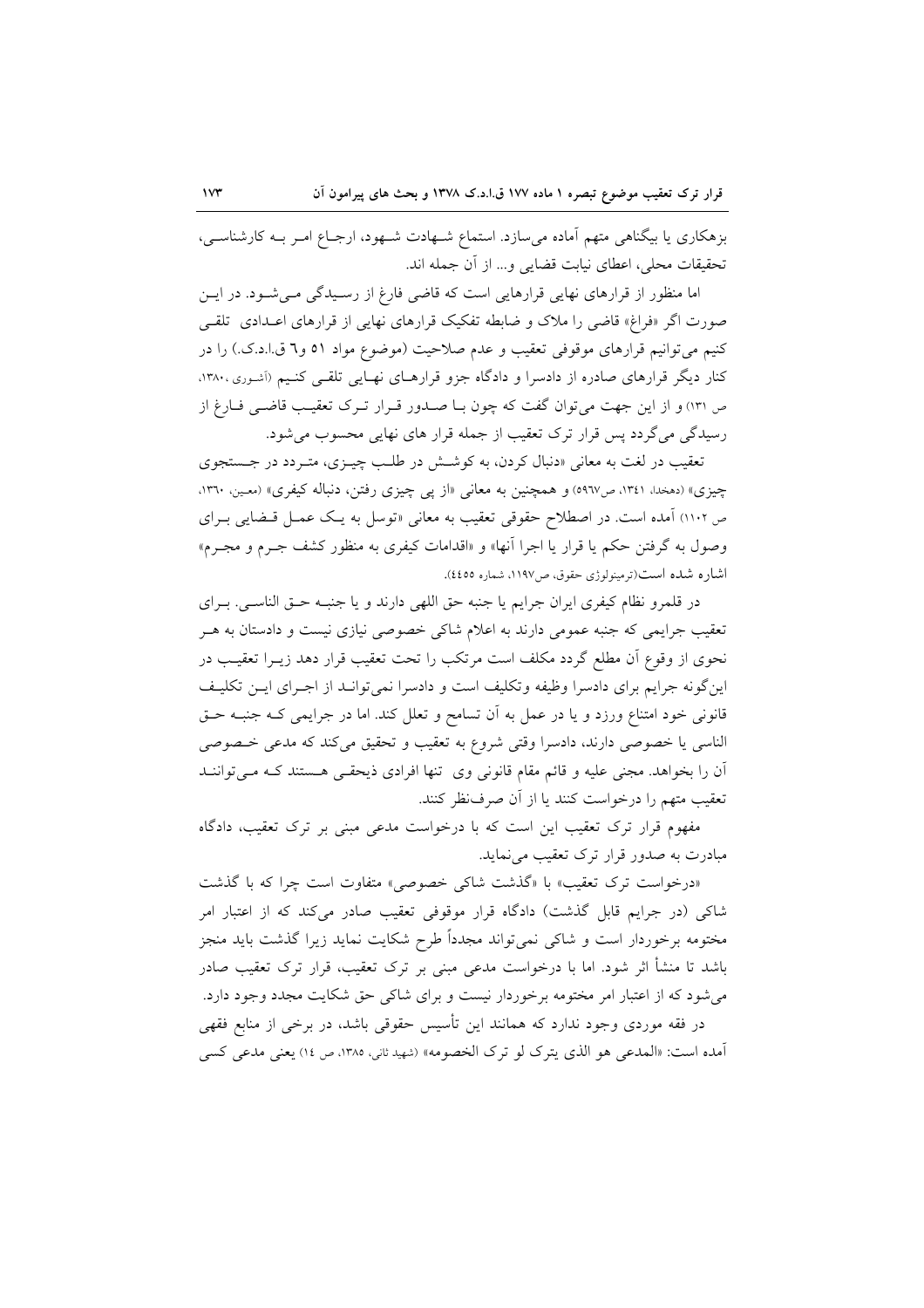است که اگر دعوا را ترک کند رها وآزاد می شود، که برخی از این عبارت مفهوم گذشت را هم استنباط کردهاند و بر این اساس موضوع را از اعتبار امر مختومه میدانند (لطفی، ۱۳۸۵، ص ۱٤). ولی به نظر صحیح نیست و حداقل محل تردید است زیرا که نیت مدعی با ترک خصومت معلوم نيست و نمي توان اصل را بر سقوط آن دانست.

در خصوص سابقه ی قرار ترک تعقیب در قوانین کیفری ایران می توان گفت:

طبق ماده ۸۹ ق.آ.د.ک. ۱۲۹۰ : « هرگاه در ضمن تحقیقات مستنطق مشاهده نماید که متهم مجنون یا مشاعرش مختل است به توسط طبیب تحقیقات لازمه را به عمل آورده و بعد از استعلام از کسان یا اقربای او مراتب را در صورتمجلس قید کرده، دو سیه کار را نزد مدعی العموم ابتدایی میفرستد. مدعی العموم پس از مداقه در دو سیه کار هرگاه تحقیقات مستنطق و اهل خبره را كامل ديد و از صحت آن مطمئن شد تقاضانامه ترك تعقيب را به دايره استنطاق فرستاده، شخص مجنون یا مختل المشاعر را به اداره مقتضیه برای اقدام لازم می فرستد و اگر اطمينان به صحت تحقيقات نكرد مي تواند تحقيقات اهل خبره ديگر را بخواهد».

در حالي كه در حال حاضر در صورت وجـود جنـون، طبـق مـادهي ٩٥ ق.آ.د.ك ١٣٧٨؛ «هرگاه قاضی تحقیق در جریان تحقیقات متوجه شود که مـتهم هنگـام ارتکـاب جـرم مجنـون بوده ... قرار موقوفي تعقيب صادر ... مي نمايد ... ».

بنابراین موردی که در ماده ۸۹ ق.آ.د.ک. سابق بر آن اساس «قرار ترک تعقیب» صادر می شد با شرایط تبصره ۱ ماده ۱۷۷ ق.آ.د.ک. ۱۳۷۸ متفاوت است چرا که طبق تبصره ۱ ماده ۱۷۷ «در صورت درخواست مدعی مبنی بر ترک محاکمه، دادگاه قرار ترک تعقیب صادر خواهد كرد. اين امر مانع از طرح شكايت مجدد نمي باشد».

#### مبانی قرار ترک تعقیب

حقوق کیفری امروز به طور کلی ریشه در تحولات فکری- فلسفی سده هجدهم دارد که با پشت سر گذاشتن فضای فکری «جرم مداری» و «مجرم مداری» به عصر «بزه دیده مداری» قدم نهاد. در سال ۱۷٦٤ **سزار بکاریا** رساله جرایم و مجازاتها حقوق کیفری را بر محور جرم مداری تدوین کرد. بدین سان تولد و تحول اولیه حقوق کیفری اعم از ماهوی و شکلی در یک فضای فکری «جرم مدارانه» محقق شد. لذا کیفر و مکافات دادن بزهکار، با عنایت به درجه وخامت وشدت عمل مجرمانه و بدون توجه به انگیزه مرتکب آن و اوضاع واحوال مشرف بر جرم بود.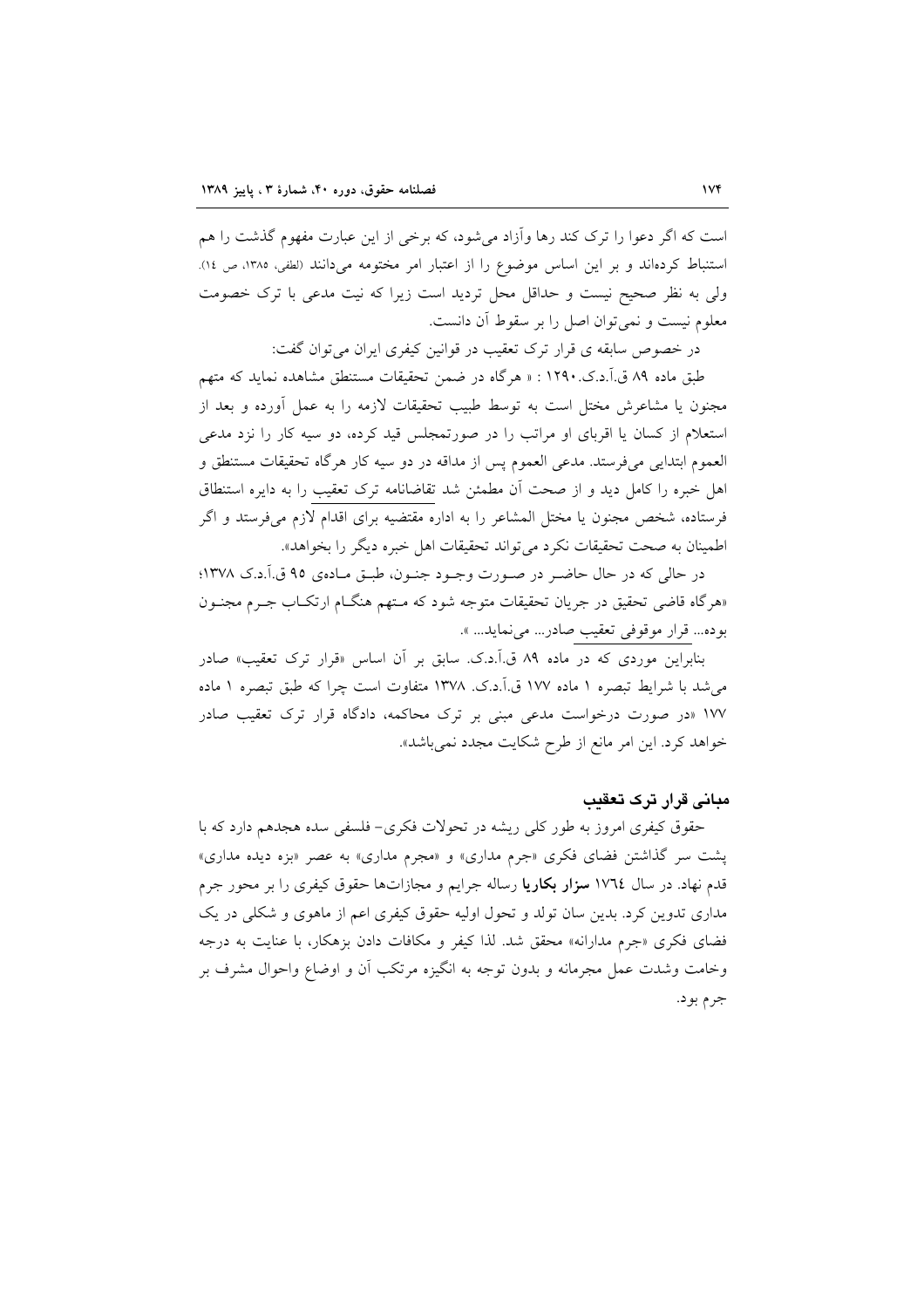اما در سال ۱۸۷**٦** با انتشار کتاب «انسان جنایتکار» اثر **سزار لمبروزو** دگرگونی عمیق در نحوه نگرش به بزهکاری بوجود اَمد زیرا زمینه نگرش علمی به جرم و نیز بعدها زمینه تولد رشتهای را به نام «جرم شناسی» فراهم أورد.

کمتر از یک سده پس از تولد جرم شناسی عدهای از جرم شناسان در مقام حل معمای بزهکاری و علت شناسی جرم، پژوهش های خود را بر کنشگر دیگر بزهکاری، یعنی «بزه دیده» متمرکز کردند تا سهم، نقش، شخصیت، منش وی را در تکوین جرم و نیز در اقامه، تعقیب و در نهایت سقوط دعوی، بر آورد نمایند که حاصل آن بحثی جدید به نام «بزهدیده شناسی» است (ليز و فيليزولا،١٣٧٩، ص٩).

تا چند دهه پیش زیاندیده از جرم، نقشی چندان در طرح، تعقیب و به طور کلی سرنوشت دعوای کیفری، ایفاء نمیکرد، به طوری که در اغلب کشورهای رومی- ژرمن از اوایل قرن نوزدهم جز در موارد استثنایی به قربانی جرم و بزه دیده توجه نمی شد. با این همه با پایان یافتن جنگ جهانی دوم، بزه دیده از دیدگاه های جرم شناسی و سیاست جنایی مورد توجه قرار گر فت.

براساس همین رهیافت عقیدتی- حمایتی، قانونگذاران کیفری، چندی بیش از پیش به خواسته و سرنوشت بزه دیده در مراحل مختلف فرایند کیفری، از شروع تعقیب گرفته تا چگونگی اجرای مجازات، توجه کردهاند.

در این خصوص می توان تبصره ۱ ماده ۱۷۷ را که «قرار ترک تعقیب» را بنا به درخواست مدعی ممکن می نماید و نیز موادی دیگر را در حقوق جزای ماهوی و شکلی ایران مشاهده کرد که نشان میدهد قانونگذاران، به نوعی از دستاوردهای «بزه دیده شناسی» متأثر بودهاند. از جمله؛ ماده ۳ ، بند۲ ماده٦ و مواد ۳٦،۸ ، ۲۲ ، ۲۷۷ ق.ا.د.ک و بند ۱ و ۳ ماده ٢٢ق.م.ا و مواد ٢٦٩ ، ٧٢٧ ق.م.ا.

از طرف دیگر معرفی حقوق جدید بزه دیدگان اغلب کاملاً به عنوان بخشی از جنبش گسترده تر تحت عنوان «عدالت ترميمي» است. عدالت ترميمي دعوتي است به مشاركتي كامل، اتفاق نظر و اجماع. این بدان معناست که «بزه کاران»، «بزه دیدگان» و «جامعهی محلی» در اجرای عدالت درگیر شوند (غلامی، ۱۳۸۵، صص۱۳-۱۰).

بزه دیده حق دارد در فرایند عدالت ترمیمی مشارکت کند یا مشارکت نکند. امکان چنین انتخابی باید همواره به صورت واقعی برای او وجود داشته باشد. اگر بزه دیده بیذیرد باید به آن فرصت داده شود به نحو کامل درخواستهای خود را مطرح کرده، خواستار جبران تمامی ضرر و زیانهای خویش باشد. برگزاری نشستهای میان بزه دیده و بزهکار نیز زمینه گفتگوی آنها را فراهم می آورد و به فرایند مسئولیت پذیر ساختن و پاسخگو نمودن بزهکار سرعت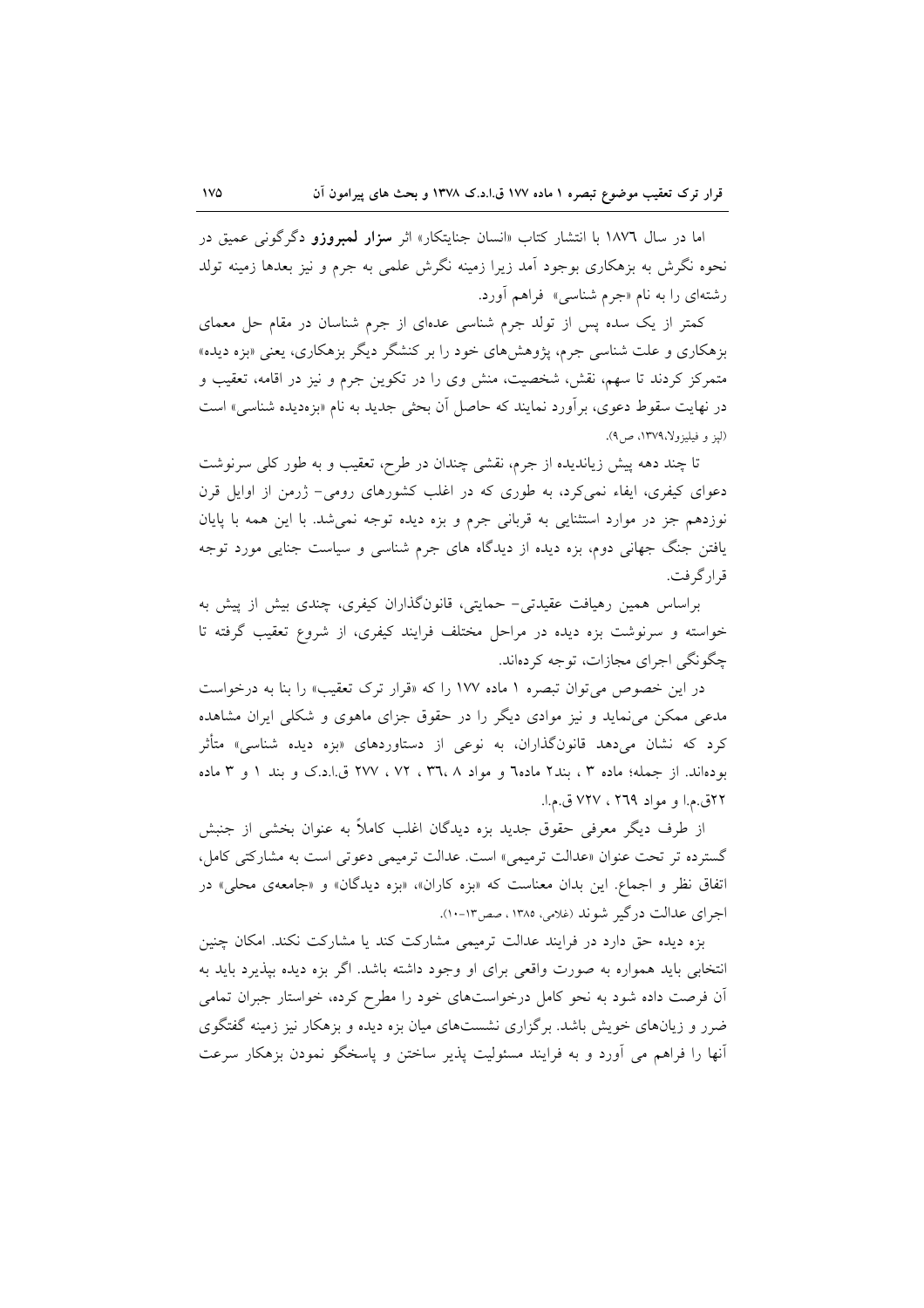می بخشد. انصراف بزه دیده از مشارکت در فرایند ترمیمی مانع از امکان توسل وی به آئین رسیدگی قضایی و مراجعه به محاکم رسمی نیست. با وجود این فرایند اجرای عدالت ترمیمی، روشها و برنامههای آن از مرحله پیش از محاکمه و صدور حکم تا مرحله اجرا و پس از اجرای حکم در نظام عدالت کیفری سنتی قابل استفاده است.

براین اساس، تمامی نهادها و نمایندگان نظام عدالت کیفری سنتی میتوانند حسب مورد نسبت به اجرای روشهای ترمیمی اقدام کنند. در چنین مواردی حصول موفقیت آمیز به یک توافق ممکن است به ترک تعقیب در فرایند رسیدگی رسمی منجر شود. لذا با توجه به اصول و اهداف عدالت ترمیمی و روشهای اجرای آن، می توان با توجه به ظرفیت های موجود در تبصره ١ ماده ١٧٧ ق. ا.د .ک آن را بالقوه ترميمي محسوب کرد.

امروزه از یک طرف اکثر نظام های حقوقی کیفری دنیا، پاردایم ترمیمی را حداقل در کنار عدالت سزادهنده پذیرفتهاند و در جرایم مهم یعنی جرایم خشونت آمیز، تروریستی، جرایم سازمان یافته و نظایر آن کماکان به عدالت سزادهنده متکی هستند زیرا فرایندهای ترمیمی در این زمینه ها کارایی نداشته منجر به افزایش بزهکاری در جامعه خواهد شد. اما از طرف دیگر در جرایم ساده و کم اهمیت که عمدتاً ناظر به نقض حقوق افراد است، بویژه زمانی که جرم از جرایم قابل گذشت است و یا مرتکبان نوجوان است و یا برای بار اول مرتکب بزه می گردد، از فرایند های ترمیمی استفاده می کنند .

لذا باید با درک مشکلات و معضلات ناشی از اجرای سختگیرانه آموزههای عدالت کیفری سنتی و گرایش به برخی اصلاحات تقنین–قضایی و ایجاد امکان مشارکت سهامداران عدالت در امور کیفری، تا حدودی زمینه اجرای آموزههای ترمیمی در ایران را بیش از پیش فراهم کرد.

# جرایم مشمول صدور قرار ترک تعقیب

در خصوص اینکه قرار موصوف، اختصاص به جرایم قابل گذشت دارد یا شامل جرایم غیرقابل گذشت نیز میشود، باید متذکر شد گرچه اطلاق تبصره۱ ماده ۱۷۷، شامل جرایم غیرقابل گذشت نیز می شود اما با توجه به اینکه تعقیب جرایم عمومی بر عهدهی دادستان است، دادستان حق ندارد جز در موارد منصوص، ترک تعقیب متهم را درخواست نماید.

اما از جمع این تبصره و بند «ب» ماده ۱۷۷ که مقرر میدارد: « ... یا در حقوق الناس، مدعی درخواست ترک محاکمه را ننماید...» چنین استنباط می شود که این قرار مخصوص جرايمي است كه جنبه حق الناس دارد لذا در غير أن يعني جرائم حق اللهي و جرائم عمومي صدور چنین قراری جایز نمیباشد.

ادارهي حقوقي قوه قضائيه در اين خصوص بدرستي بيان داشته است: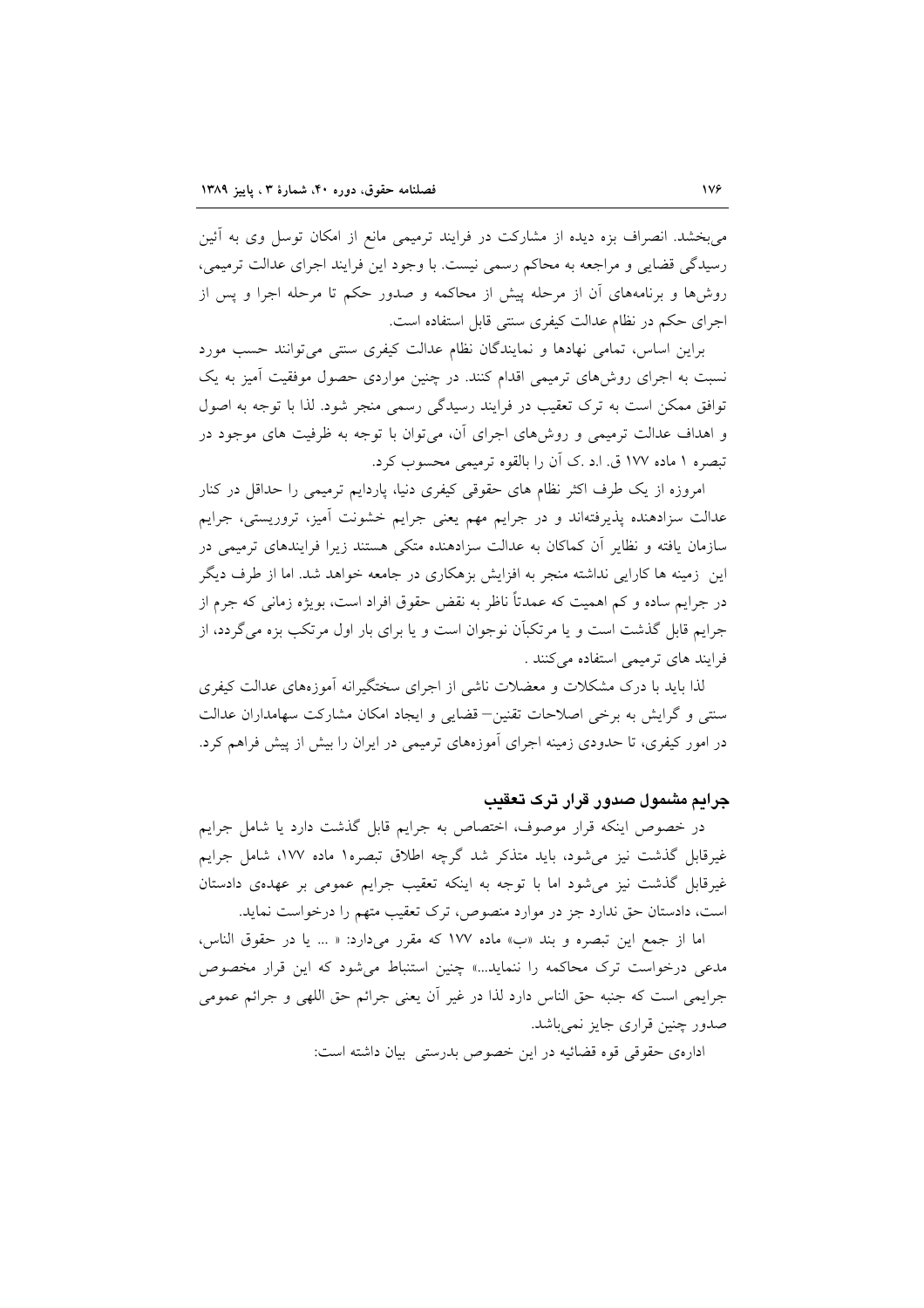نظریه ٧/٧٩٧٨-١٣٨٠/١٠/٢٩؛ «با توجه به بند «ب» ماده ١٧٧ ق.ا.د.ک ١٣٧٨، صدور قرار ترک تعقیب موضوع تبصره یک همان ماده راجع به جرایم قابل گذشت و حق الناس محض است بنابراین با توجه به مقررات ماده ۷۲۷ ق.م.ا. در جرایمی مانند قتل عمد، کلاهبرداری و سرقت که غیرقابل گذشت میباشند و جرایم عمومی محسوب میگردند، صدور قرار ترک تعقیب برخلاف نص صریح قانون است چنانچه در این مورد شاکی خصوصی پس از اعلام شکایت گذشت نماید، گذشت وی تنها از حیث تخفیف کیفر مؤثر خواهد بود» (معاونت پژوهش، تدوین و تنقیح قوانین و مقررات ،۱۳۸۳، ص۲۲٤).

تحقیقاً مقصود قانونگذار از جرایمی که حق الناسی هستند جرایمی است که در جریان رسیدگی کیفری چنانچه شاکی منصرف گردد پرونده مختومه می شود یعنی جرایمی که در همه فرایند رسیدگی کیفری و حتی اجرای آن تابع نظر شاکی یا مدعی خصوصی است. اما اگر صرفاً از جهت شروع به رسیدگی جنبه حق الناسی داشته باشد و پس از آن تعقیب این موضوع جنبه عمومی پیدا کند از جرایم مشمول صدور قرار ترک تعقیب خارج است.

#### قابلیت صدور این قرار در دادسرا

در خصوص اینکه آیا مقامات قضایی در دادسرا میتوانند قرار مزبور را صادر کنند یا خير؟ مباحث مختلف مطرح است:

از طرفی می توان استدلال کرد که، مرحله تعقیب غیر از مرحله محاکمه است و قانونگذار نیز در این قانون، باب اول را (از مادهی ۱۵ تا ۱۷٦) مرحله تحقیقات مقدماتی و باب دوم را (از ماده ۱۷۷ تا ۲۳۱) مرحله محاکمه نامیده است، بنابراین، این قرار که در تبصره ۱ ماده ۱۷۷ ذکر شده مربوط به مرحله محاکمه است، همچنین در قانون اصلاح قانون تشکیل دادگاههای عمومی و انقلاب ۱۳۸۱، در تحقیقات مقدماتی، نامی از «قرار ترک تعقیب» برده نشده است لذا مجوزی برای اعمال أن در دادسرا و تحقیقات مقدماتی وجود ندارد.

در این زمینه نیز اکثریت کمیسیون اداره کل آموزش ضمن خدمت معاونت آموزش و تحقیقات قوهی قضاییه معتقد بودهاند که: «ترک تعقیب به صورتی که در ماده ۱۷۷ ق.ا.د.ک. آمده است از اختیارات دادگاه بوده و مربوط به مرحله دادرسی است و مجوزی برای اعمال آن در دادسرا و تحقیقات مقدماتی وجود ندارد»(شاملو احمدی، ۱۳۸۳، ص۱۵۵). همچنین اکثریت اعضای کمیتهی یاسخ به سئوالات ستاد احیاء دادسراها مستقر در دادستانی کل کشور نیز معتقد بودند: صدور قرار ترک تعقیب وفق ماده ١٧٧ق.ا.د.ک. از اختیارات دادگاه است» (شاملو احمدی، همان. ص ٥٥٥).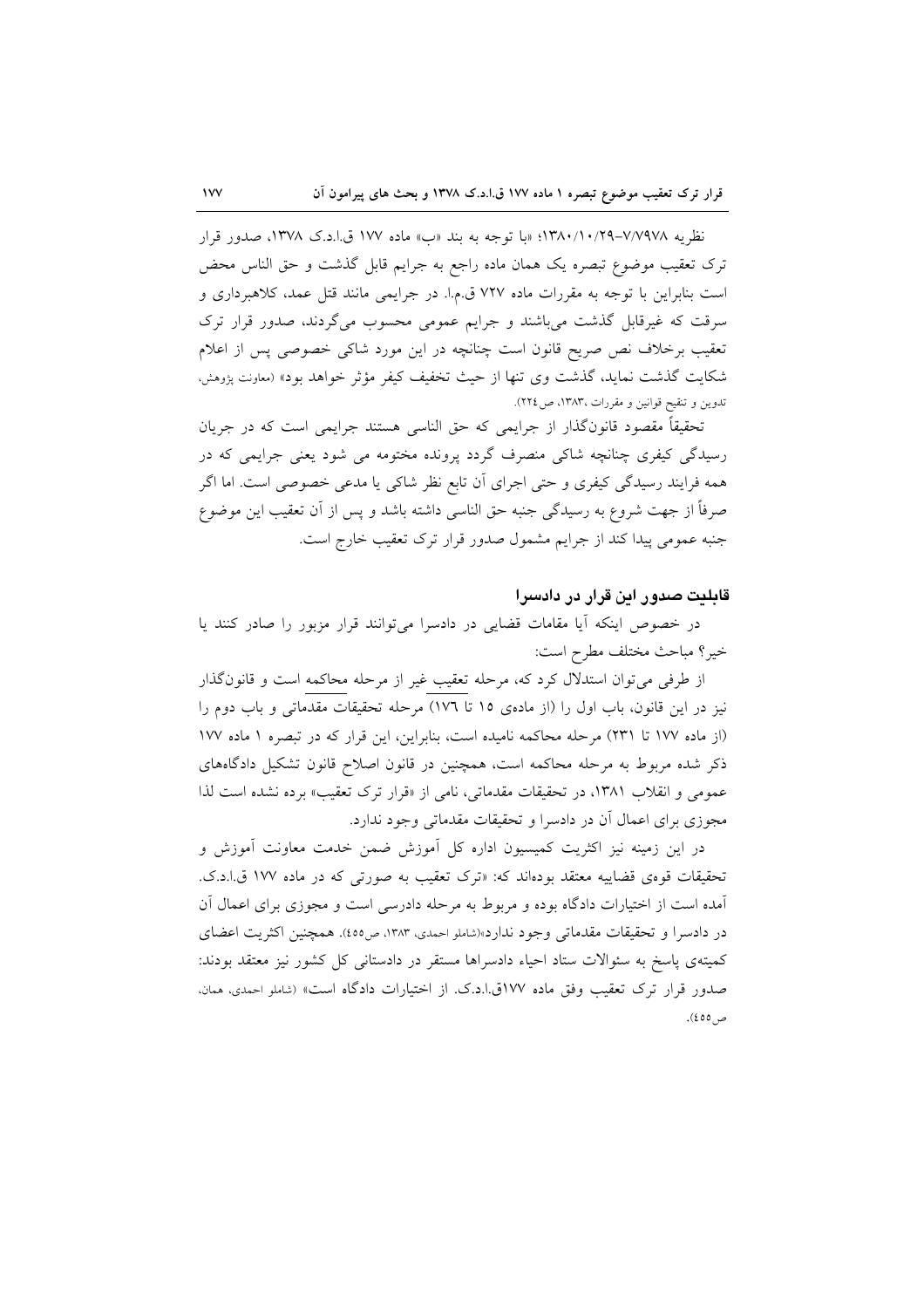در مقابل، استدلال دوم تأکید دارد درست است که قانونگذار این قرار را در باب دوم و فصل مربوط به مرحله محاکمه آورده است اما قانونگذار درخواست ترک« محاکمه» را منجر به صدور قرار ترک «تعقیب» دانسته در حالیکه تعقیب تمام شده است و آنچه باقی مانده محاكمه مى باشد.

بنابراین، اگر به عبارت قرار ترک «تعقیب» توجه دقیق بنماییم، مشخص خواهد شد در قانون هر چند مرحله محاکمه مطرح است اما صحبت از قرار ترک تعقیب است و دادسرا که مرجع تحقیق و تعقیب متهم است می تواند با رعایت تبصره۱ ماده ۱۷۷ ق.آ.د.ک ۱۳۷۸ قرار ترک تعقیب را صادر نماید، هرچند در قانون اصلاح قانون تشکیل دادگاههای عمومی و انقلاب ١٣٨١، نامي از قرار ترك تعقيب برده نشده است اما به طريق اولويت اين مهم از قانون استنباط می شود و کلمه «شکایت» نیز در ذیل همین تبصره بیانگر همین امر است.

از طرف دیگر از آنجایی که در زمان تصویب ق .آ.د.ک ۱۳۷۸ نهاد دادسرا وجود نداشته است اما با توجه به قسمت دوم ماده ۳ قانون اصلاحی قانون تشکیل دادگاههای عمومی و انقلاب ۱۳۸۱ که تصریح کرده «حدود صلاحیت، وظایف و اختیارات دادسرای مزبور که دادسرای عمومی و انقلاب نامیده می شود تا زمان تصویب آیین دادرسی مربوطه طبق قانون أيين دادرسي دادگاههاي عمومي و انقلاب در امور كيفري مصوب ١٣٧٨/٦/٢٨ … و مقررات مندرج در این قانون... میباشد...»، نمیتوان قائل به عدم اختیارات دادسرا در صدور قرار ترک تعقيب موافق شرايط قانوني، شد(شاملو احمدي، همان، ٤٥٥).

مؤيداً در اين زمينه نيز اداره حقوقي قوه قضاييه طي نظريه٨٥٨١/ ٧–٨٢/١٠/١٧ نظر داده است «مطابق تبصره ۱ ماده ۱۷۷ ق.آ.د.ک صدور قرار ترک تعقیب به درخواست مدعی که از موارد تحقیقات مقدماتی است به وسیله دادگاه تجویز گردیده است، بنابراین، صدور قرار ترک تعقیب با همان شرایط در محلهایی که دادسرای عمومی و انقلاب تشکیل گردیده و به وسیله مقامات قضایی دادسرا، اعم از بازپرس و دادیار، بلامانع می باشد».

در نظریه ۸۸۰۸ /۷–۱۳۸۲/۱۱/۱۱ اداره حقوقی نیز آمده است «با توجه به اینکه در زمان تصويب ماده ١٧٧ ق.آ.د.ک ١٣٧٨ دادسرا وجود نداشته مقنن واژه دادگاه را به کار برده، لذا یس از تصویب قانون اصلاحی قانون تشکیل دادگاههای عمومی و انقلاب ۱۳۸۱ که تحقیقات مقدماتی جرایم به دادسرا محول گردیده در صورت اجتماع شرایط مزبور در ماده ۱۷۷ قانون مزبور صدور قرار ترک تعقیب در دادسرا ممکن است».

البته این سئوال در همان زمان حاکمیت و اجرای ق.ا.د.ک. ۱۳۷۸ نیز ممکن بود مطرح شود که آیا در طول تحقیقات مقدماتی قبل از محاکمه هم میتوان با تقاضای شاکی به ترک محاکمه، قرار ترک تعقیب صادر کرد؟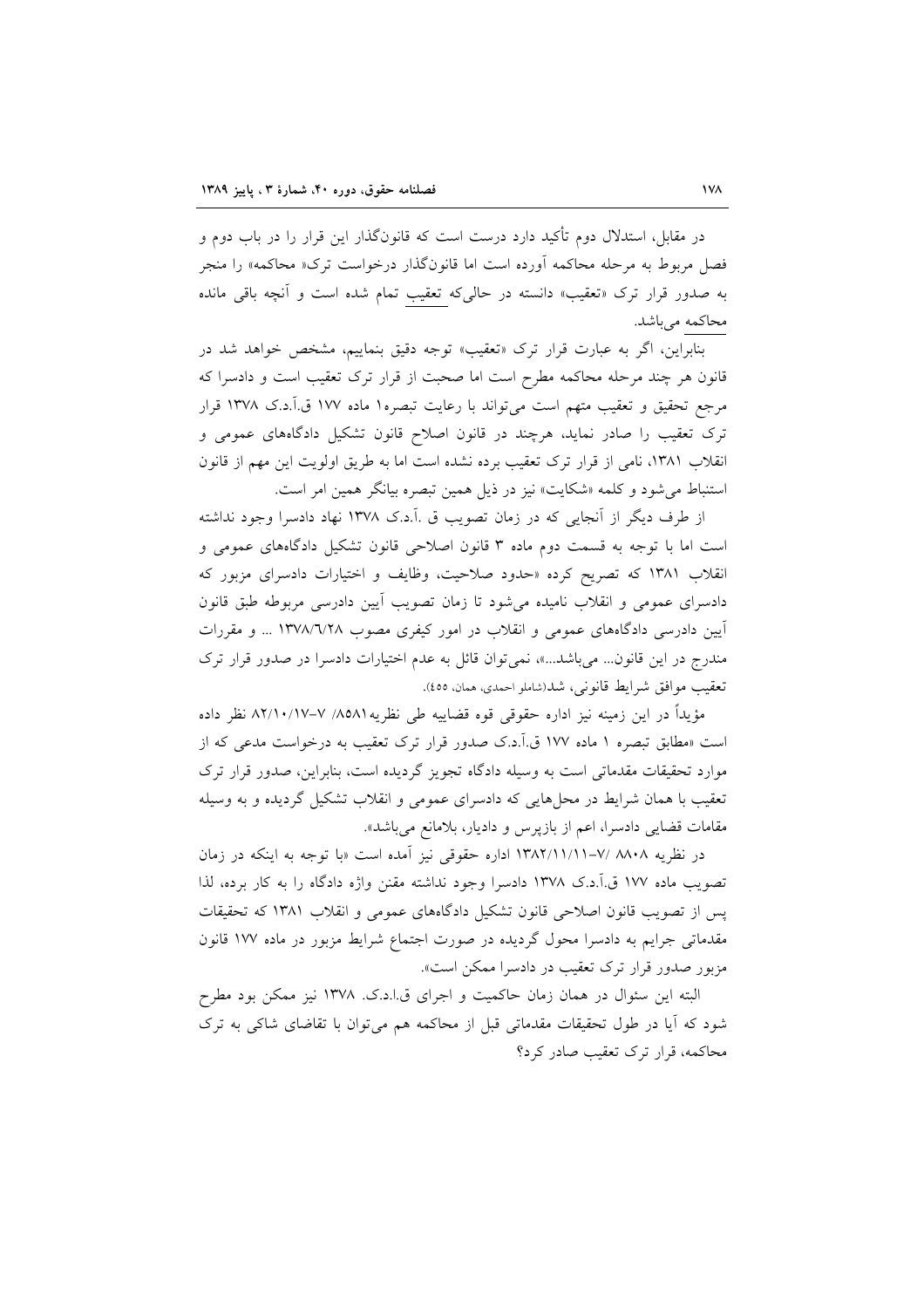بداهتاً اگر پاسخ مثبت باشد داسرا هم که نهادی جدید برای تولیت و انجام تحقیقات مقدماتی است. خواهد توانست که قرار ترک تعقیب صادر کند. اما اگر پاسخ به این سئوال منفی باشد در این صورت قطعاً با تأسیس دادسرا این تصمیم از مرحله محاکمه به تحقیقات مقدماتی منتقل نمی گردد تا دادسرا بتواند آن را انجام دهد.

روی هم رفته می توان گفت، وقتی به صراحت قانون در طول محاکمه امکان صدور قرار ترک تعقیب به واسطه تقاضای ترک محاکمه است به طریق اولی باید گفت که امکان ترک تعقیب متهم قبل از محاکمه هم است. به عبارت دیگر، منطقی نیست که در طول تحقیقات مقدماتی به تقاضای ترک تعقیب مدعی توجه نکنیم و امکان تأثیر آن را در جریان رسیدگی برای بعد از اتمام تحقیقات مقدماتی بگذاریم.

#### تقاضای ترک محاکمه از دادگاه تحدیدنظر

الف- در جائیکه در مرحله بدوی متهم محکوم میشود و از حکم مورد نظر درخواست تجدید نظر می نماید، آیا شاکی می تواند بر اساس تبصره ۱ ماده ۱۷۷ از دادگاه تجدید نظر درخواست ترک محاکمه را بکند؟

ممکن است گفته شود امکان صدور قرار ترک تعقیب در مرحله تجدید نظر وجود ندارد چراکه قانونگذار در مواد ۲۹۰– ۲۵۱ کیفیت رسیدگی در دادگاه تجدید نظر را مقرر داشته که در هیچ یک از آنها به مفاد تبصره اشاره شد، و صدور قراری مبنی بر ترک تعقیب صریحاً اشاره نشده است.

همچنین ممکن است از یک طرف گفته شود، در مرحله تجدیدنظر شکایت و تعقیبی (به مفهوم خاص) مطرح نيست تا شاكي حق تعقيب اين شكايت را داشته باشد. تعقيب شكايت فقط در دادسرا یا در مرحله تحقیقات مقدماتی متصور است و در مرحله دادرسی و به طریق اولی با صدور حکم بدوی آنچه مطرح است دعوی است که به نتیجه ای هر چند غیر قطعی رسیده است و دادگاه تجدید نظر مرجع احراز صحت و سقم رسیدگی و حکم دادگاه بدوی است و در این مرحله دیگر تعقیب از شکایتی مطرح نیست تا شاکی یا مدعی خصوصی تقاضای ترک تعقیب آن را نماید.

در این راستا نیز ممکن است گفته شود، چنانچه مرجع تجدید نظر در مقام صحت و سقم رسیدگی حکم دادگاه بدوی باشد با صدور حکم بدوی و تأئید آن در دادگاه تجدیدنظر تقاضای ترک محاکمه معنی ندارد، زیرا اساساً مرجع تجدید نظر در مقام ادامه رسیدگی دادگاه بدوی نبوده است تا با تطویل محاکمه بتوان آن را ترک کرد.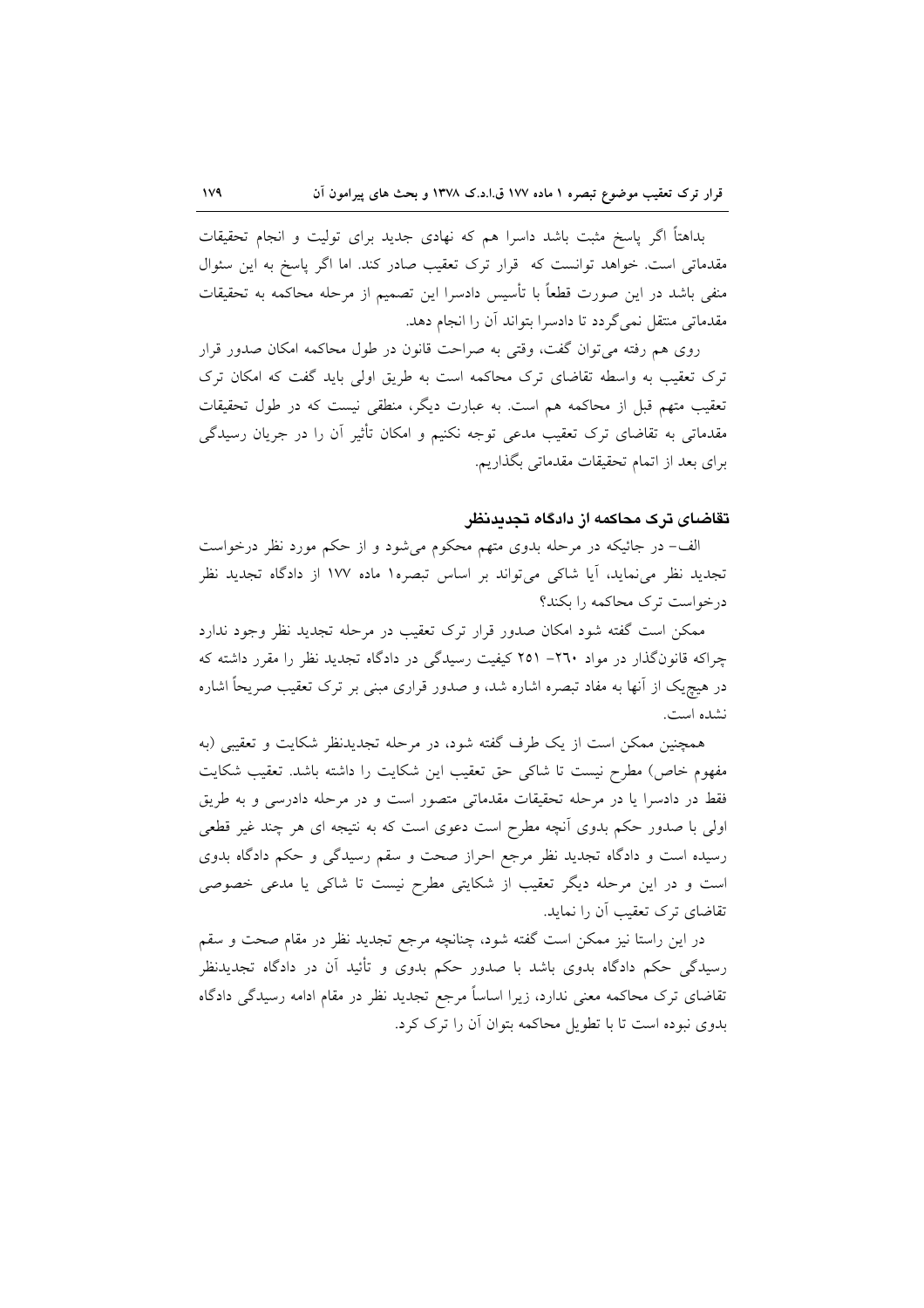اما در مقابل می توان گفت اگر مرجع تجدیدنظر، رسیدگی و صدور حکم بدوی را شایسته رسیدگی مجدد و تشکیل محکمه بداند در این صورت متصور است که دادگاه بدوی رسیدگی كامل به عمل نياورده است و تا قبل از تشكيل محكمه تجديدنظر، مدعى استحقاق درخواست ترک محاکمه را دارد مخصوصاً طبق ماده ۲۵۳ ق.ا.د.ک؛ «احضار، جلب، رسیدگی به دلایل و سایر ترتیبات در دادگاه تجدید نظر، مطابق مقررات و قواعد مرحله بدوی است» که یکی از این ترتیبات مفاد تبصره ١ ماده ١٧٧ ق.ا.د. ک. میباشد.

اما این ایراد است که، شاکی با طرح شکایت مجدد می تواند، با اعمال این حق قانونی خود، به نوعی سوء استفاده کرده و هر وقت بخواهد متهم را تعقیب نماید و یا دادگاه را از تعقیب باز دارد و از این طریق موجبات اذیت وآزار متهم و رسیدگیهای مضاعف را فراهم ساز د.

همچنین با طرح شکایت مجدد، در عمل مشکلات عدیده بوجود خواهد آمد چراکه معلوم نیست اگر شاکی دوباره طرح شکایت کند اَیا شکایت او با مد نظر قرار گرفتن حکم دادگاه بدوی است که به نفع او صادر شده یا اینکه شکایت وی ابتدا به ساکن بدون در نظر گرفتن حکم بدوی، مسموع خواهد بود و از این رو احتمال تعارض احکام، بین حکم دادگاه بدوی جدید با حکم دادگاه بدوی قبلی وجود دارد. لذا برا رفع این مشکل پیشنهاد می شود که اعمال این حق برای شاکی فقط برای یک مرتبه و در همان دادگاه تجدید نظر– با لحاظ حکم دادگاه بدوی– امکان یذیر باشد.

ب– اگر در مرحله بدوی حکم به نفع متهم صادر شود آیا شاکی دعوای بدوی میتواند بعد از درخواست تجدیدنظر یا در اثنای آن، درخواست ترک محاکمه را بنماید؟

پاسخ به این سئوال نیز مثبت است، زیرا وقتی شاکی حق در خواست تجدید نظر دارد و درخواست وی در دادگاه تجدید نظر مورد رسیدگی قرار میگیرد پس در اثنای رسیدگی می تواند درخواست ترک محاکمه را بنماید. اما تنها انتقادی که همانند سئوال فوق به آن وارد است این که اگر این درخواست منتهی به صدور قرار ترک تعقیب شود پیش بینی حق شکایت مجدد برای شاکی، از موجبات اذیت و آزار متهم و رسیدگیهای مضاعف است. لذا در این صورت نیز پیشنهاد می گردد که اعمال این حق برای شاکی فقط برای یک مرتبه و در همان دادگاه تجدید نظر – با لحاظ حکم دادگاه بدوی– امکان پذیر باشد.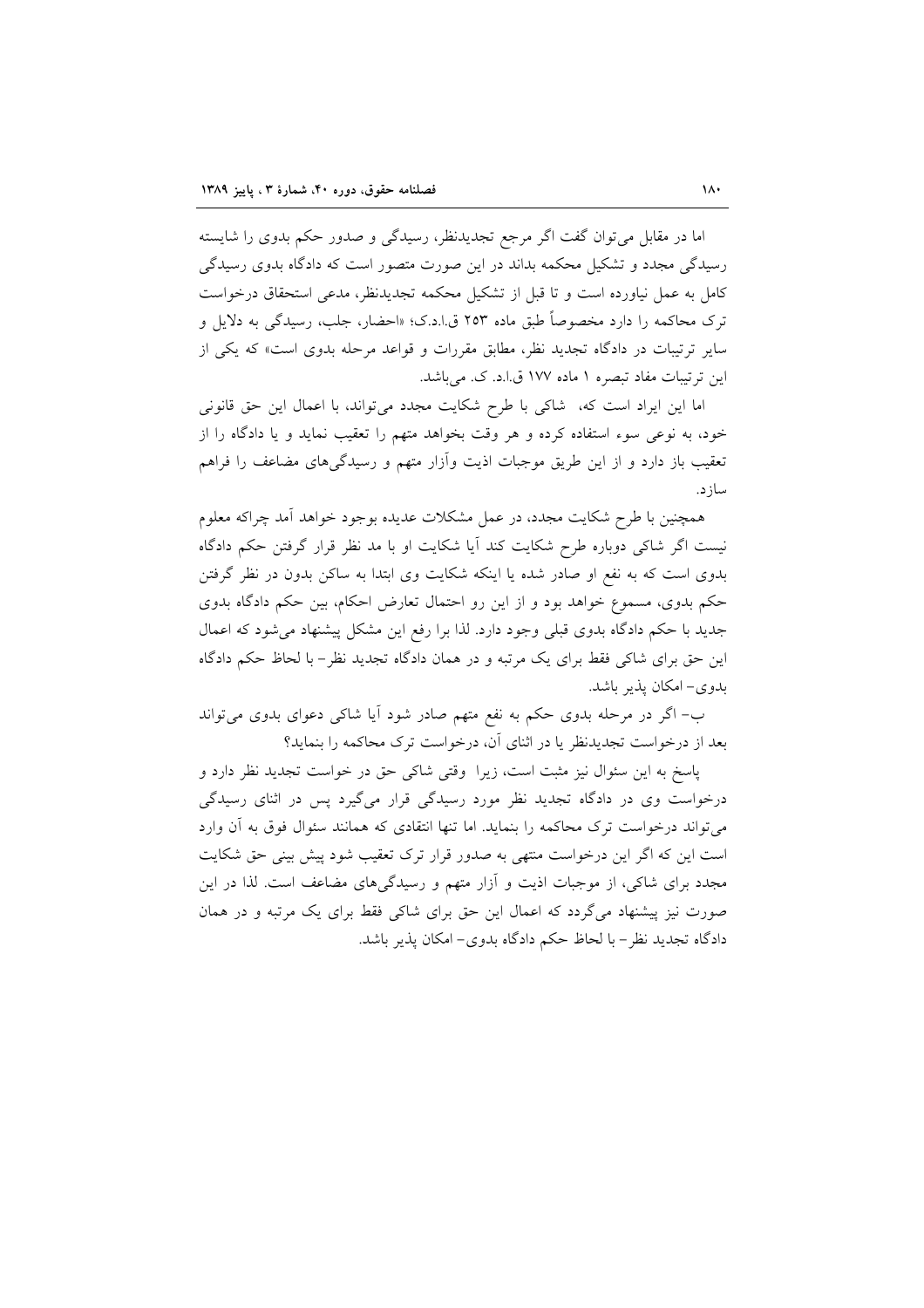# عدم قابلیت صدور قرار ترک تعقیب در دیگر مراجع قضایی ۱) دادسرا و دادگاههای ویژه روحانیت

در أئين نامه دادسرا و دادگاههاي ويژه روحانيت- مصوب مردادماه ١٣٦٩ با اصلاحات و الحاقات بعدی- هیچ اشارهای به قرار ترک تعقیب نشده است. از آنجائی که وظایف، تشکیلات و اختیارات دادسرا و دادگاههای ویژه روحانیت به صورت خاص و منصوص پیش بینی شده است، تحقیقاً امکان صدور این قرار در دادسرا و دادگاههای ویژه روحانیت وجود ندار د.

#### ۲) دادگاههای نظامی

از آنجائیکه طبق رأی وحدت رویه شماره ۳۵۳– ۱۳۸۰/۷/۳ ،دادسرا و دادگاه های نظامی تابع قانون آئین دادرسی کیفری ۱۲۹۰ هستند، در این قانون به مفاد قراری مبنی بر قرار ترک تعقیب اشاره ای نشده است و همین طور در قانون مجازات جرائم نیروهای مسلح که وظایف، تشکیلات و اختیارات دادگاههای نظامی به طور دقیق پیش بینی شده است، از قرار ترک تعقیب و مفاد آن ذکری نگردید و به این ترتیب امکان صدور این قرار در دادسرا و دادگاههای نظامی نيز وجود ندارد.

#### ۳) شورای حل اختلاف

اگر امکان صدور قرار ترک تعقیب را در دادسرا و دادگاههای عمومی بیذیریم، مانعی وجود ندارد که این قرار در شورای حل اختلاف با احتساب محدودهی صلاحیت أن صادر شود، خصوصاً با لحاظ اینکه فلسفه وجودی شورای حل اختلاف، تصالح و سازش فی ما بین است.

بنابراین از آنجائی که صلاحیت شورا در امور کیفری به موجب بند الف ماده ۹ قانون شورای حل اختلاف مصوب ۱۳۸۷ در «جرائم بازدارنده و اقدامات تأمینی و تربیتی و امور خلافي از قبيل تخلفات راهنمايي و رانندگي كه مجازات نقدي قانوني أن حداكثر و مجموعاً تا سی میلیون ریال و یا تا سه ماه حبس» پیش بینی شده، لذا اگر شاکی خصوصی از شورا تقاضای ترک تعقیب را بکند در این صورت شورا میتواند از آن استفاده کنند.

# تشريفات طرح مجدد شكايت

با صدور قرار ترک تعقیب سئوالاتی چند از این قبیل مطرح است؛ آیا شاکی برای تعقیب مجدد باید شکایت جدید مطرح کند و از ابتدا پرونده تشکیل گردد یا اینکه پرونده کماکان مفتوح است و در صورت تقاضای شاکی، همان پرونده باید جریان پیدا کند؟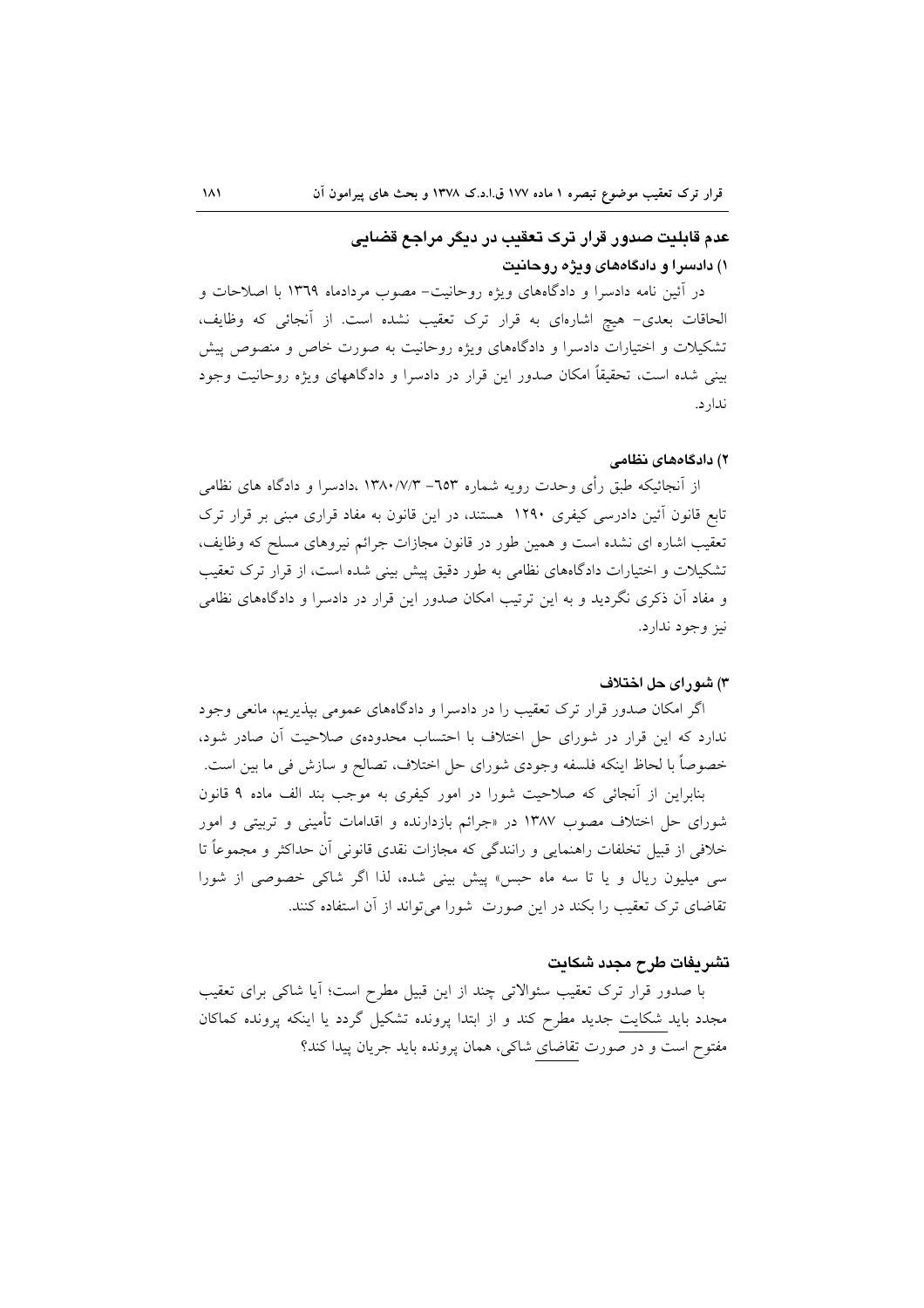با مداقه در عبارت مندرج در تبصره١ ماده ١٧٧، مبنى بر اينكه براى تعقيب مجدد باید«شکایت جدید» مطرح شود باید گفت، شاک<sub>ی</sub> برای تعقیب مجدد باید مبادرت به طرح شکایت جدید کند. پس پروندهای جدید باید تشکیل گردد.

اما این در عمل با مشکلات و ایراداتی همراه است، چرا که معلوم نیست اگر شاکی دوباره طرح شکایت کند آیا شکایت او با مد نظر قرار گرفتن پرونده قبلی وی است یا اینکه شکایت وی ابتدا به ساکن بدون در نظر گرفتن مفاد پرونده قبلی وی مسموع خواهد بود؟!

آيا پرونده به همان شعبه قبلي ارجاع مي شود يا به شعبه جديد؟

متأسفانه قانون آئین دادرسی کیفری نیز صریحاً در مقام حل این ابهامات برنیامده و راهکارهایی را پیش بینی نکرده است.

لذا برای حل این مشکلات پیشنهاد میشود، شاکی بتواند در همان مرجع قضایی مجدداً به جریان انداختن پرونده را درخواست کند تا از یک طرف با ارجاع پرونده به شعبهای که به لحاظ سبق رسیدگی در جریان این شکایت و تعقیب بوده است و با لحاظ مفاد پرونده قبلی، از اطاله رسیدگی و صدور احکام متعارض جلوگیری شود و از طرف دیگر از تشریفات طرح مجدد شکایت کاسته شود و «تقاضای» شاک<sub>ی</sub> برای به جریان انداختن پرونده کافی باشد.

## غيرقابل اعتراض بودن اين قرار

– با فرض قابلیت صدور این قرار در دادسرا، آیا قرار ترک تعقیب توسط متهم قابل اعتراض است يا خير؟

١- شايد بتوان گفت با توجه به اينكه وقتى ساير قرارهاى قطع كننده جريان تحقيقات مقدماتی قابل اعتراض دانسته شده، به نظر می رسد قرار ترک تعقیب نیز، قابلیت اعتراض را خواهد داشت. در این زمینه نیز اداره حقوقی قوه قضاییه طی نظریه ٧/٩٥٣٤– ١٣٨٢/١١/١١ معتقد است: «قرار ترک تعقیب بر اساس مقررات و قانون اصلاحی ۱۳۸۱ ق.ت.د.ع.ا و قانون اًیین دادرسی کیفری ۱۳۷۸ از ناحیه ذینفع قابل اعتراض میباشد» (معاونت پژوهش، تدوین و تنقیح قوانين و مقررات ،١٣٨٣، ص ٢٢٤).

۲- ولی باید گفت، با توجه به اینکه در تبصره ماده ۲۳۲ ق.ا.د.ک.۱۳۷۸ و بند ن ماده ۳ قانون اصلاحی قانون تشکیل دادگاههای عمومی انقلاب، نامی از قرار ترک تعقیب برده نشده و در عداد قرارهای قابل اعتراض شناخته نشده است، قرار مزبور قطعی و غیرقابل اعتراض است.

وقتی نفس قرار ترک تعقیب به نفع متهم است دلیل منطقی برای قابل اعتراض دانستن آن از ناحیه ذی نفع وجود ندارد، چراکه در این صورت ممکن است قابل اعتراض قلمداد کردن قرار ترک تعقیب به ضرر متهم تلقی گردد. ولی برای اینکه شاکی نتواند هر وقت اراده کند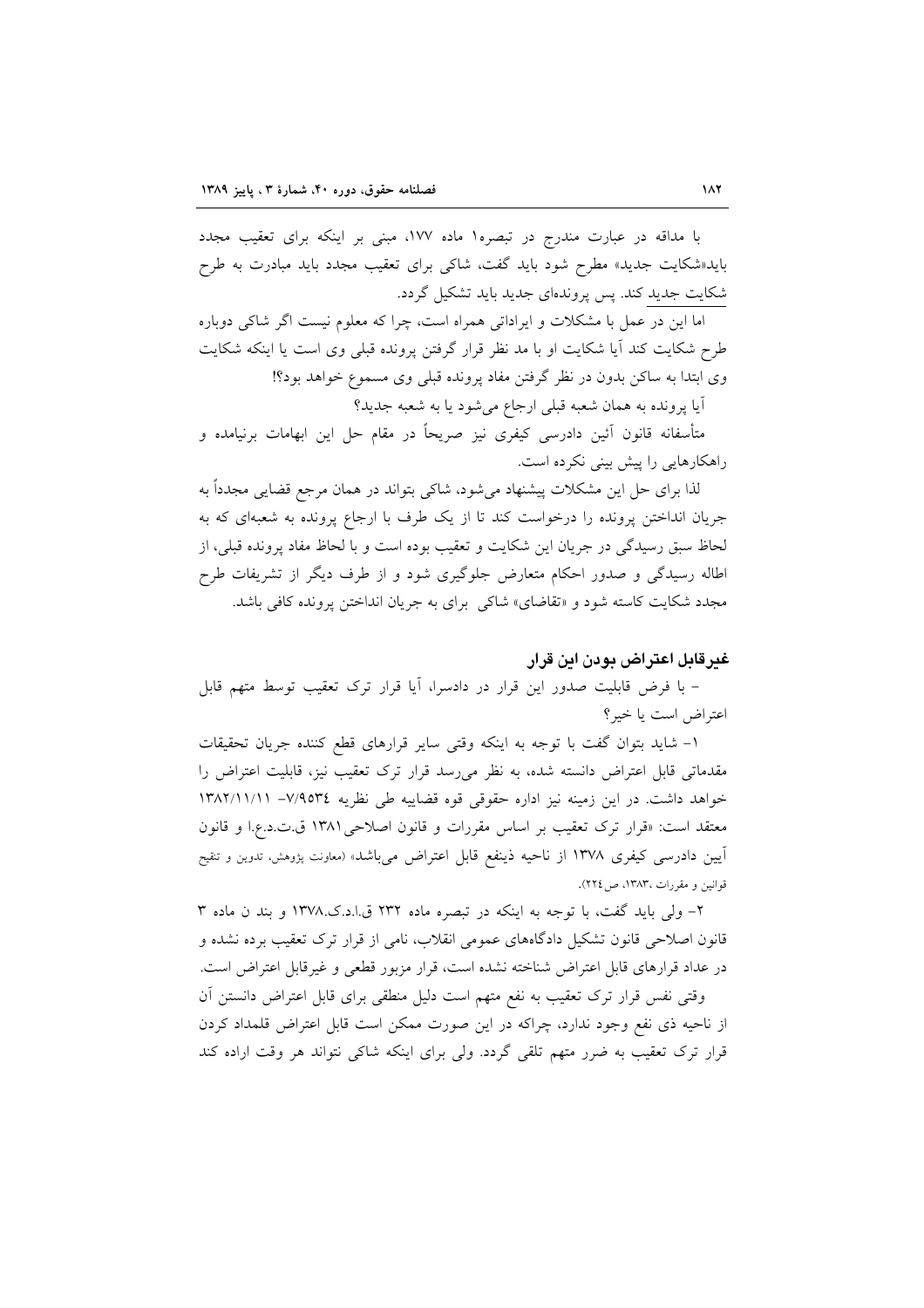متهم را تحت تعقيب قرار داده و هر وقت بخواهد از تعقيب باز دارد، بايد اعمال اين حق را برای شاکی یا مدعی خصوصی فقط برای یک مرتبه امکانیذیر کرد.

#### قرار ترک تعقیب در جرم صدور چک بلامحل

از آنجایی که طبق ماده ۱۱ قانون صدور چک، جرم صدور چک بلا محل از جرایم قابل گذشت است لذا در صورت درخواست مدعی مبنی بر ترک محاکمه، دادگاه قرار ترک تعقیب متهم را صادر میکند.

اما اگر در جرایم مربوط به صدور چک بلامحل چنانچه شاکی بعد از طرح شکایت اولیه در مهلتهای پیش بینی شده در ماده ۱۱ قانون صدور چک، تقاضای ترک محاکمه نماید و به تبع اّن دادگاه قرار ترک تعقیب را صادر نماید و سپس شکایت مجدد طرح گردد که تاریخ طرح شکایت مجدد با احتساب تاریخ صدور گواهی نامه عدم پرداخت، خارج از مهلت ٦ ماهه مقرر در ماده مزبور باشد، آیا شکایت وی قابل استماع است و بایستی مشتکی عنه مجدداً تحت تعقيب قرار گيرد، يا اينكه به علت انقضاى مهلت ٦ ماهه دادگاه با اتخاذ تصميم قانوني از تعقیب وی خودداری نماید؟

شاید بتوان گفت که در قرار ترک تعقیب پرونده موقتاً مختومه می شود و شکایت بعدی شرط ادامهی تعقیبی است که قبلاً با شرایط قانونی(یعنی در فرجه ٦ ماهه) شروع شده است بنابراین، تعقیب ابتدایی متوقف بر شکایت در مهلت قانونی است نه تعقیب بعدی، لذا به فرض که شکایت بعدی خارج از مهلت ٦ ماهه باشد، رسیدگی قبلاً شروع شده بود و اکنون مجدداً با شکایت بعدی رسیدگی ادامه می پابد.

مطابق با این استدلال اداره حقوقی قوه قضاییه مقرر داشته که مرور زمان ٦ ماهه شکایت، به نحو عنوان شده در قانون صدور چک، به دوران بعد از شروع به تعقیب تسری نمی یابد و همین که دارنده چک اعلام شکایت کرد، مرور زمان فوق قطع میشود و قابل تکرار نیست (آخوندي، ١٣٧٩، ص ٢٠٥).

ولی باید قائل بود که تبصره١ ماده ١٧٧حکم عامی را بیان میکند که نمی تواند مقررات خاص شکایت کیفری درچک را تحت الشعاع خود قرار دهد و از آنجائی که شرط تعقیب متهم در هر شکایت آن است که شکایت در مهلت معینی صورت گیرد و تعقیب بعدی متهم چک در اثر شکایت مجدد خلاف حکم مقرر در ماده ۱۱ ق صدور چک است لذا اگر در جرم صدور جک بلامحل قرار ترک تعقیب صادر شد، تعقیب بعدی متهم با شکایت مجدد، مشروط بر آن خواهد بود که مهلت ٦ ماهه از تاریخ گواهی عدم پرداخت یا تاریخ صدور چک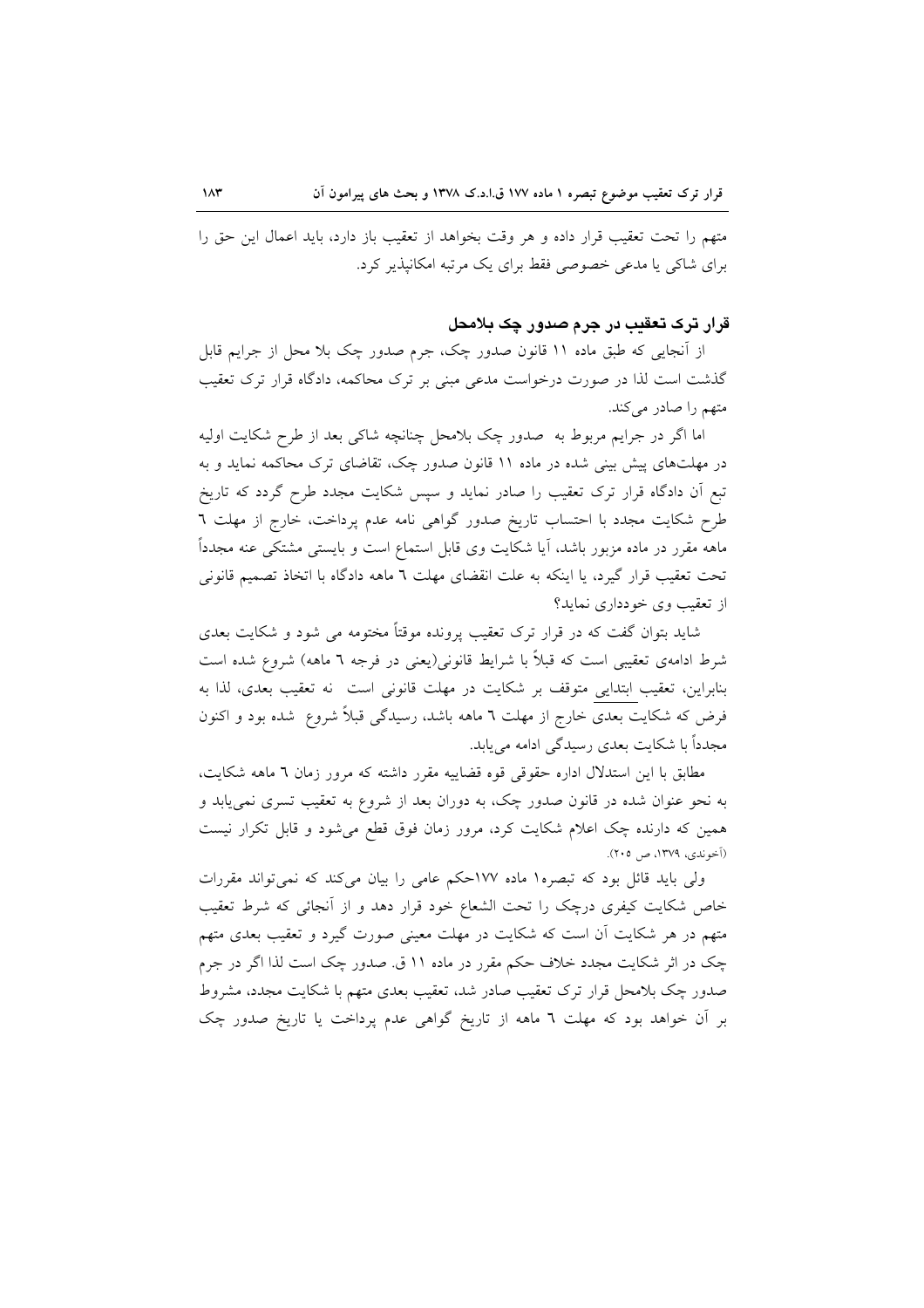نگذشته باشد آنچه که میتواند این استدلال را تقویت کند، اصل تفسیر به نفع متهم است (مهاجري، ١٣٨٢، ص٣٠٣).

تأثیر مرور زمان تعقیب در قرار ترک تعقیب

مطابق تبصره ۱ ماده ۱۷۷، «در صورت درخواست مدعی مبنی بر ترک محاکمه، دادگاه قرار ترک تعقیب صادر خواهد کرد...» در حالی که در این ماده دفعات تعقیب و ترک تعقیب مشخص و محدود نیست و قانونگذار برخلاف حقوق متهم این اختیار را به شاکی داده است تا هر وقت اراده کرده متهم را تعقیب نماید و دادگاه را از رسیدگی باز دارد. در نتیجه شاکی ممكن است هرچند وقت يكبار به بهانه اختيار قانوني خود موجبات اذيت وأزار متهم را فراهم سازد. اما طبق ماده ۱۷۳ اگر پروندهای از تاریخ نخستین اقدام تعقیبی تا انقضاء مواعد یاد شده در این ماده به صدور حکم منتهی نشود تعقیب موقوف خواهد شد ْ.

لذا می توان گفت مرور زمانهای موضوع فصل ششم باب اول قانون آئین دادرسـی کیفـری ۱۳۷۸، در باره قرار ترک تعقیب نیز جاری است و شاکی خصوصی خارج از مواعد فـوق حـق شکایت کیفری را ندارد و در صورت طرح شکایت دادگاه بایـد طبـق مـاده ٦ ق.آ.د.ک ١٣٧٨ قرارموقوفي تعقيب متهم را صادر نمايد.

البته احتساب مرور زمان در قرار ترک تعقیب، جهت جلوگیری از سـوء اسـتفاده احتمـالی شاکی و ایذاء متهم آنچنان مؤثر نمی باشد چرا که اولاً ، مرور زمان صرفاً اختـصاص بــه جــرایم مستوجب مجازات بازدارنده دارد، درحالی که بسیاری از جرایم قابل گذشت (که محل تقاضای ترک تعقیب اند) جرایم تعزیری هستند، از این رو احتساب مرور زمان راه حل فوق العـاده ای جهت سدّ راه بر سوء استفاده شاکی به شمار نمی رود. ثانیاً، مواعد مـرور زمـان (۲٬۵٬۱۰ سـال) زمان های کمی نیست که ما اجازه بدهیم شاکی با اعمال حق خود(طرح شکایت مجـدد) تـا انقضای این مواعد متهم را اذیت کند. لذا میبایست از طرق دیگر و با محدود کردن اعمال این حق جلوی سوء استفاده احتمالی شاکی را گرفت.

۱. ماده ۱۷۳ ق.آ. د.ک. «در جرایمی که مجازات قانونی آن از نوع مجازات بازدارنده یا اقدامات تـأمینی و تربیتـی باشــد و... از تاریخ اولین اقدام تعقیبی تا انقضای مواعد مذکوره به صدور حکم منتهی نشده باشد تعقیب موقوف خواهد شد. الف- حداکثر مجازات مقرر بیش از سه سال حبس یا جزای نقدی بیش از یک میلیون ریال با انقضاء مدت ده سال؛ ب- حداکثر مجازات مقرر کمتر از سه سال حبس یا جزای نقدی تا یک میلیون ریال با انقضای مدت ٥ سال؛ ج- مجازات غیر از حبس یا جزای نقدی با انقضای مدت ۳ سال ... ».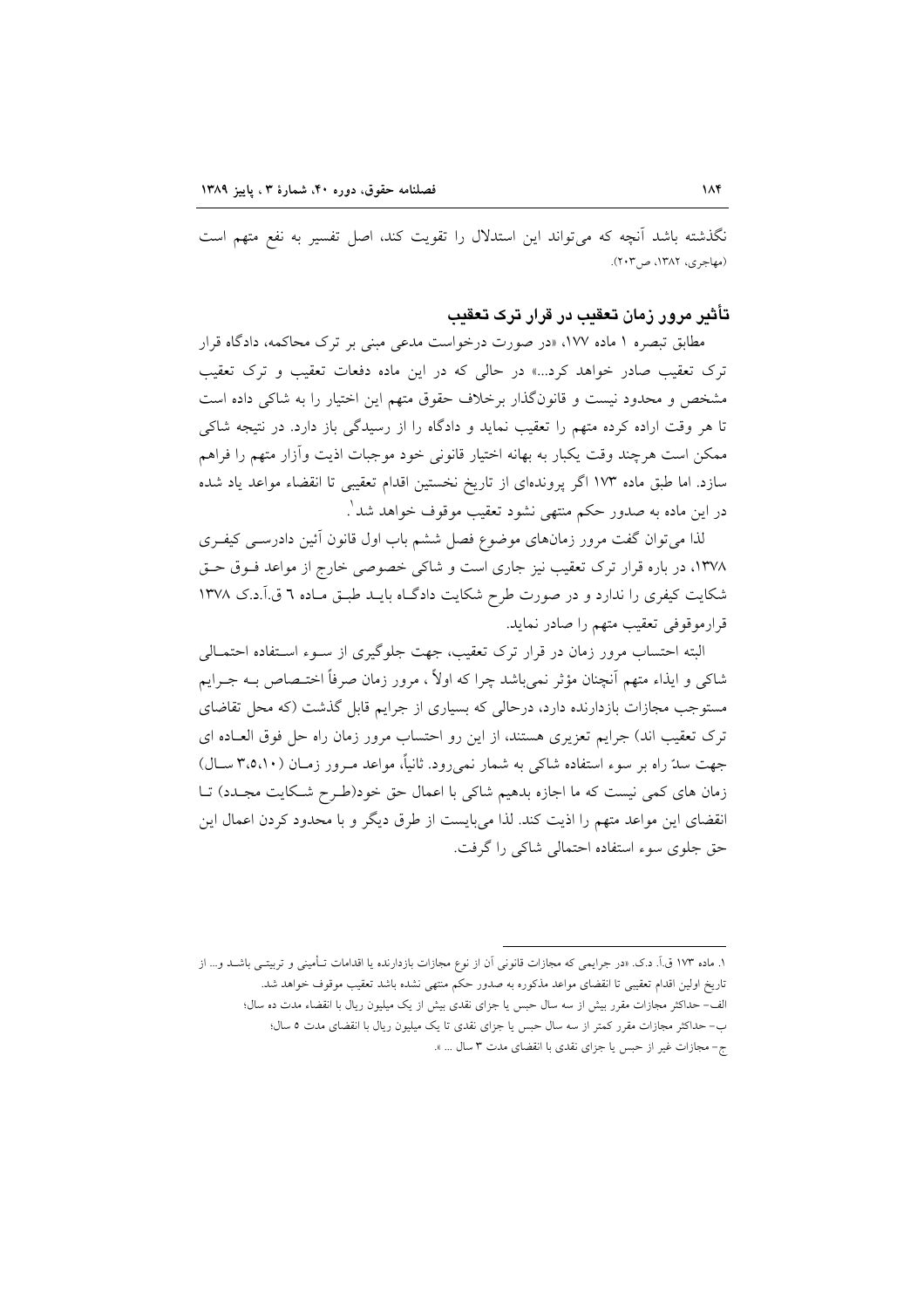#### نتىحە

موضوع قرار ترک تعقیب مخصوص جرایمی است که واجد جنبه حق الناس باشد و از أنجائيكه تعقيب جرايم حق اللهي و عمومي از وظايف دادستان است، دادستان حق ندارد ترك تعقيب متهم را درخواست نمايد.

پیش بینی این قرار در باب محاکمه، به این معنا نیست که امکان صدور این قرار در مرحله دادسرا و تحقیقات مقدماتی وجود ندارد چرا که اولاً، در زمان تصویب ماده ۱۷۷، دادسرا وجود نداشته و به همین خاطر مقنن واژه «دادگاه» را به کار برده، و ثانیاً، وقتی از دادگاه می تواند درخواست ترک محاکمه کند به طریق اولی در طول تحقیقات مقدماتی باید به تقاضای ترک تعقیب مدعی توجه کنیم و ثالثاً، ذکر«تعقیب» درعبارت «ترک تعقیب» حکایت از رسيدگي قبل از محاكمه، يعني تحقيقات مقدماتي يا دادسرا دارد.

با صدور این قرار، پرونده مختومه نشده و قضیه از اعتبار امر مختومه برخوردار نمیشود لذا امکان تعقیب مجدد از سوی شاکی وجود دارد. اما عدم تصریح اینکه شاکی چند مرتبه می تواند مبادرت به اعمال این حق نماید، موجب اذیت و آزار متهم خواهد بود، زیرا شاکی می تواند با طرح شکایت مجدد، هر وقت اراده کرد متهم را تحت تعقیب قرار داده و یا از تعقيب باز دارد لذا با محدود كردن اعمال اين حق مى توان جلوى سوءاستفاده احتمالي شاكى را گرفت.

قرار مزبور، در عداد قرارهای قابل اعتراض شناخته نشده است، چراکه نفس صدور چنین قراری به نفع متهم است.

از آنجائی که در قانون دفعاتی را که مدعی حق دارد تقاضای ترک تعقیب بنماید یا تعقیب مجدد را درخواست کند مشخص نیست لذا برای محدود کردن این اختیار قانونی و برای جلوگیری ازسوء استفاده احتمالی و همچنین تأمین حقوق دفاعی متهم، یکی از راهها، احتساب مرور زمانهای موضوع ماده ۱۷۳ ق.ا.د.ک. است. لذا شاکی خصوصی خارج از مواعد مندرج در این ماده حق شکایت کیفری را ندارد و در صورت طرح شکایت دادگاه ملزم به صدور قرار موقوفي تعقيب مي باشد.

در پایان لازم به ذکر است که متأسفانه در قانون آئین دارسی کیفری۱۳۷۸، به ابهامات و نقائصی که شرح أن گذشت به خوبی پرداخته نشده تا با رفع نقائص و کاستیهای موجود به سمت فرایند عدالت ترمیمی و بزه دیده مداری گام بر داشت.

علی ایحال برای دستیابی به این مهم و دوری از نواقصی که در ضمن این مقال مطرح شد، ماده پیشنهادی به شرح ذیل ارائه می گردد: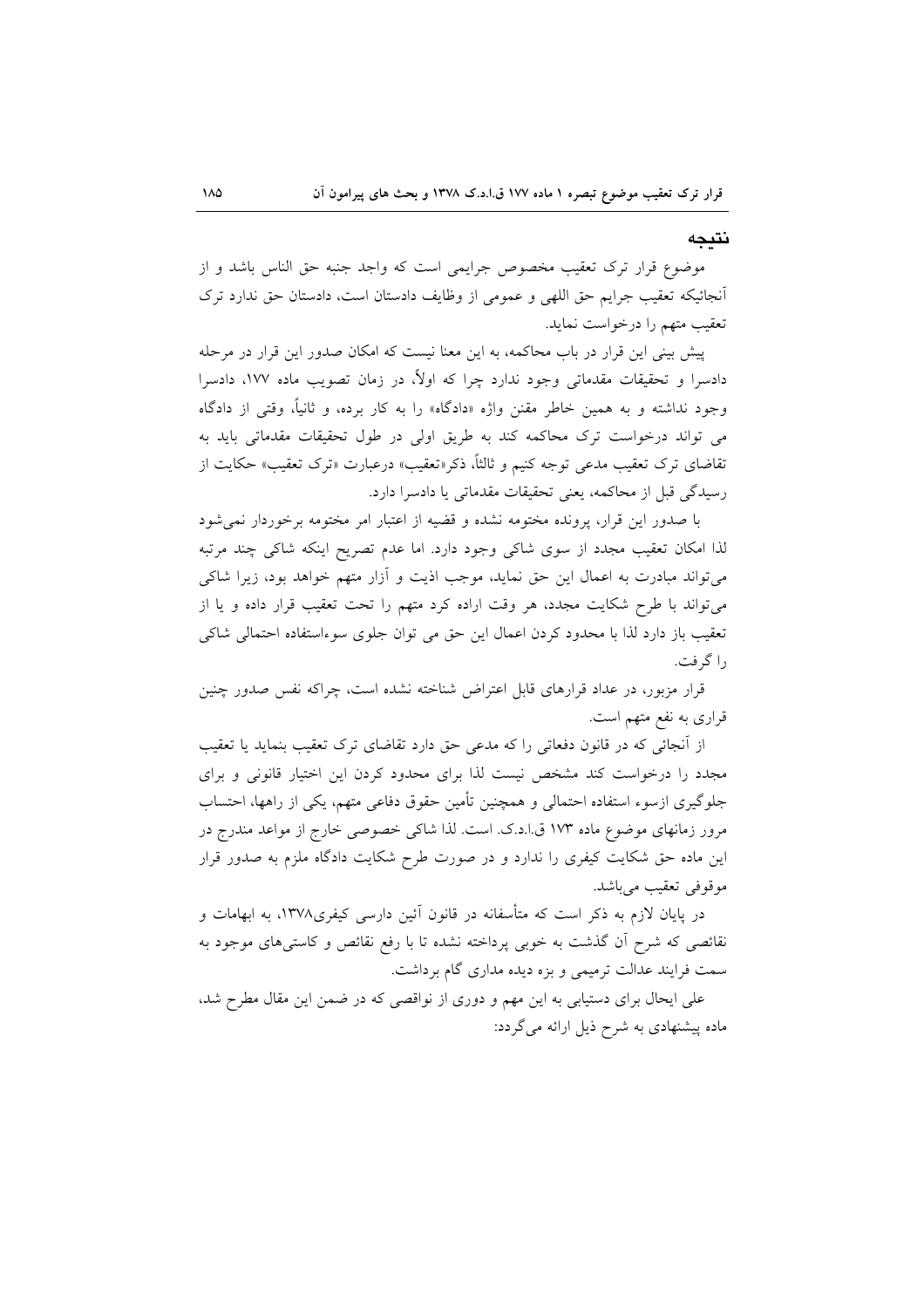ماده- «در جرایم قابل گذشت و نیز در جرایمی که مرتکب آن نوجوان است، چنانچه متهم در جهت جبران آسیب های وارده و تشفی خاطر مدعی یا شاکی خصوصی با وی به توافق برسد، حسب مورد در دادسرا یا دادگاه تا قبل از اتمام محاکمه با درخواست مدعی یا شاکی خصوصی مبنی بر ترک تعقیب و یا ترک محاکمه، قرار ترک تعقیب یا ترک محاکمه متهم صادر خواهد شد.

تبصره– در صورتی که متهم، تشفی خاطر مدعی یا شاکی خصوصی را فراهم نکند، مدعی یا شاکی خصوصی می تواند در همان مرجع قضایی ، با احتساب مرور زمان ، مجدداً به جریان انداختن پرونده را درخواست کند. اعمال این حق برای مدعی یا شاکی خصوصی فقط برای یک مرتبه امکان پذیر است».

### منابع و مآخذ

- ۱. آخوندی، محمود (۱۳۷۸)، **آئین دادرسی کیفری**، ج ۱، تهران، سازمان چاپ و انتشارات وزارت فرهنگ وارشاد اسلامی. ۲. آشوری، محمد (۱۳۸۰)، آئین دادرسی کیفری، ج ۲، تهران، انتشارات سمت.
- ۳. آشوری، محمد(۱۳۷٦)، عدالت کیفری مجموعه مقالات، نقش زیاندیده از جرم و تحول آن در دعاوی کیفری، انتشارات گنج دانش.
	- ٤. جعفرى لنگرودى، محمد جعفر، **ترمينولوژى حقوق**، كتابخانه گنج دانش.
	- ۵. دهخدا، مرحوم على اكبر (١٣٧٢)، لغتنامه، ج١٠، انتشارات دانشگاه تهران.
	- ٦. زراعت، عباس و مهاجری، علی(١٣٨٢)، **آئین دادرسی کیفری**، ج٢ ، تهران، انتشارات فکر سازان.
		- ۷. زراعت، عباس و مهاجری، علی (۱۳۷۹)، شرح ق.ا.د.ک، ج ۱، انتشارات فکرسازان.
			- ٨ زراعت، عباس و مهاجری، علی (١٣٧٩)، شرح ق.ا.د.ک.، ج ٢، انتشارات فکرسازان.
- ٩. زين الدين الجبعي العاملي (شهيد ثاني) (١٣٨٥)، الروضه البهيه في شرح المعه الدمشقيه، به كوشش اسدالله لطفي، تهران، انتشارات مجد.
	- ۱۰. شاملو احمدی، محمد حسین (۱۳۸۳)، **دادسرا و تحقیقات مقدماتی**، اصفهان، نشر دادیار.
		- ۱۱. شهری، غلامرضا، **نظریههای ادار ه حقوقی قوه قضاییه**، ج1و۲ ، روزنامه رسمی.
			- ١٢. ضرابي، غلامرضا (١٣٧٢)، آئين دادرسي كيفري، كتابخانه گنج دانش.
				- ۱۳. غلامی، حسین(۱۳۸۵)، عدالت ترمیمی، تهران، نشر سمت.
- ١٤. ليز، ژرارو فيليزولا، ژينا (١٣٧٩)، **بزه ديده و بزه ديده شناس**ي، ترجمه روح الدين كرد عليوند و احمد محمدى، تهران، انتشارات مجد.
- ۱۵. قانون آئین دادرسی دادگاههای عمومی و انقلاب در امور کیفری(۱۳۷۹)، مجموعه قوانین سال ۱۳۷۸، روزنامه رسمی، چ۱، تھران
	- ١٦. قانون تشكيل دادگاههاى عمومى و انقلاب، مصوب ١٥ تيرماه (١٣٧٣) و اصلاحات بعدى تا ١٣٨١/٧/٢٨.
- ۱۷. قانون صدور چک با اصلاحات و الحاقات (۱۳۸۲)، ریاست جمهوری، چ<mark>، معاونت پژوهش و تدوین و تنقیح قوانین و</mark> مقررات، يائيز ١٣٨٣.
	- ١٨. مجموعه /دکه. ، (١٣٨١) معاونت يژوهش ،تدوين وتنقيح قوانين و مقررات رياست جمهوري.